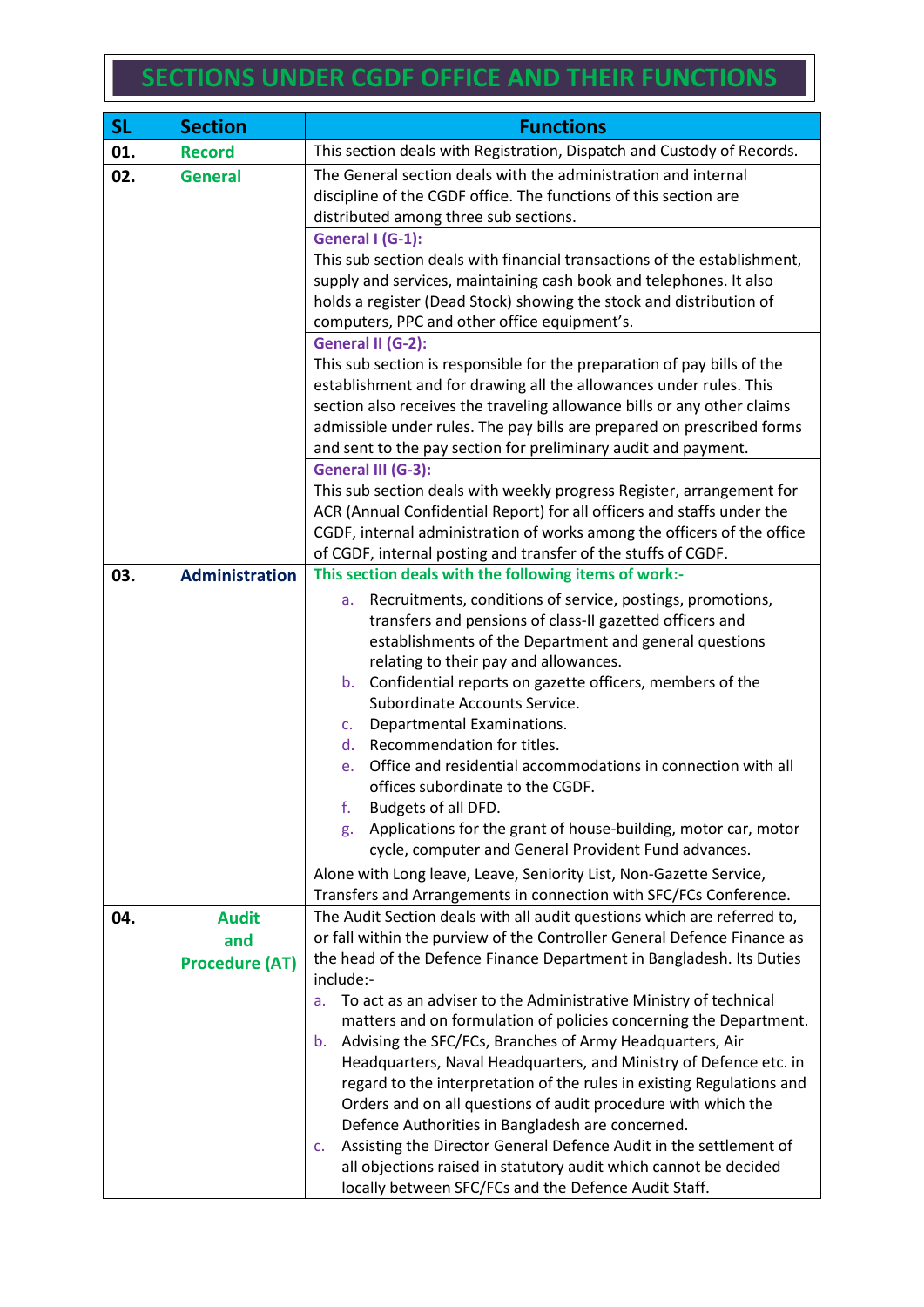|     |                      | d. To deal with Audit Questions which are referred to or which fall                                                                 |
|-----|----------------------|-------------------------------------------------------------------------------------------------------------------------------------|
|     |                      | within the purview of CGDF.                                                                                                         |
|     |                      | The print & reprint, publication and distribution of the<br>e.                                                                      |
|     |                      | compendium of Audit Decisions given by the CGDF.                                                                                    |
| 05. | <b>Accounts</b>      | This section is divided into the following sub-sections according to the                                                            |
|     | (CMC)                | nature of works:-                                                                                                                   |
|     |                      | a. Review of Compilation & Consolidation of Accounts.                                                                               |
|     |                      | b. Exchange Accounts.                                                                                                               |
|     |                      | c. Appropriation Accounts.                                                                                                          |
|     |                      | It deals with                                                                                                                       |
|     |                      | Compilation and Consolidation of Accounts.<br>a.                                                                                    |
|     |                      | Replies to observations made by Director General Defence Audit<br>$b_{\cdot}$                                                       |
|     |                      | (DGDA) & Ministry of Defence/Finance Annual Accounts.                                                                               |
|     |                      | Report of Probable Receipts and Expenditures.<br>C.                                                                                 |
|     |                      | d. Consolidated Accounts of Defence Services Receipts & Charges.                                                                    |
|     |                      | Review of Balances.<br>e.                                                                                                           |
|     |                      | f.<br>Exchange Accounts.                                                                                                            |
|     |                      | To process the cases of Principles of Accounting and opening of<br>g.                                                               |
|     |                      | Heads of Accounts.                                                                                                                  |
|     |                      | h. To deal with the cases of review of monthly Accounts and                                                                         |
|     |                      | Preliminary Accounts submitted by the different Finance                                                                             |
|     |                      | Controllers.                                                                                                                        |
|     |                      | To review annual Accounts of Exchange Accounts.<br>i.                                                                               |
|     |                      | To review monthly reconciliation statements of receipts and<br>j.                                                                   |
|     |                      | expenditure of different SFCs/FCs offices.                                                                                          |
|     |                      | To examine the annual Appropriation Accounts.<br>k.                                                                                 |
|     |                      | To prepare consolidated General Financial statements.<br>I.                                                                         |
| 06. | <b>Coordination</b>  | m. To examine commercial Accounts of commercial undertakings.<br>This section deals with all the work in connection with the print, |
|     |                      | reprint, publication, collection, custody and distribution of the Defence                                                           |
|     |                      | Service Cheques under mentioned Departmental publications and                                                                       |
|     |                      | amendments thereto:-                                                                                                                |
|     |                      | a. Accounts Manual War.                                                                                                             |
|     |                      | b. Military Audit code etc.                                                                                                         |
|     |                      | Memorandum if information (issued for the guidance of<br>c.                                                                         |
|     |                      | Military officers and others proceeding out of Bangladesh).                                                                         |
|     |                      | Compendium of Audit Decision given by CGDF.<br>d.                                                                                   |
|     |                      | Office Manuals.<br>$e_{1}$                                                                                                          |
|     |                      | f.<br>Imprest holders and field cashiers Instructions.                                                                              |
|     |                      | LAO Hand Book.<br>g.                                                                                                                |
|     |                      | Store Accounting Instructions and so on.<br>h.                                                                                      |
| 07. | <b>Central Pay</b>   | The main functions of the Central Pay Account (CPA) are to deal with                                                                |
|     | <b>Account (CPA)</b> | the maintenance of the pay accounts and the history of services of all                                                              |
|     |                      | officers of Defence Finance Department.                                                                                             |
|     |                      | This section also deals with the fixation of pay, issuance of individual                                                            |
|     |                      | pay slip, maintenance of leave admissibility for the officers of Defence                                                            |
|     |                      | Finance Department.                                                                                                                 |
|     |                      | Reports of the intentions of officers of the Department, who desire to                                                              |
|     |                      | take earned leave during the calendar year, are required to be                                                                      |
|     |                      | submitted to the CGDF through SFC/FCs.                                                                                              |
| 08. | <b>Budget</b>        | Each SFC/FCs prepares his own Budget Estimates and submits the same                                                                 |
|     |                      | to this section no the dates prescribed for the purpose.                                                                            |
|     |                      | The Budget Estimate for the CGDF Office is prepared by the 'G' section.                                                             |